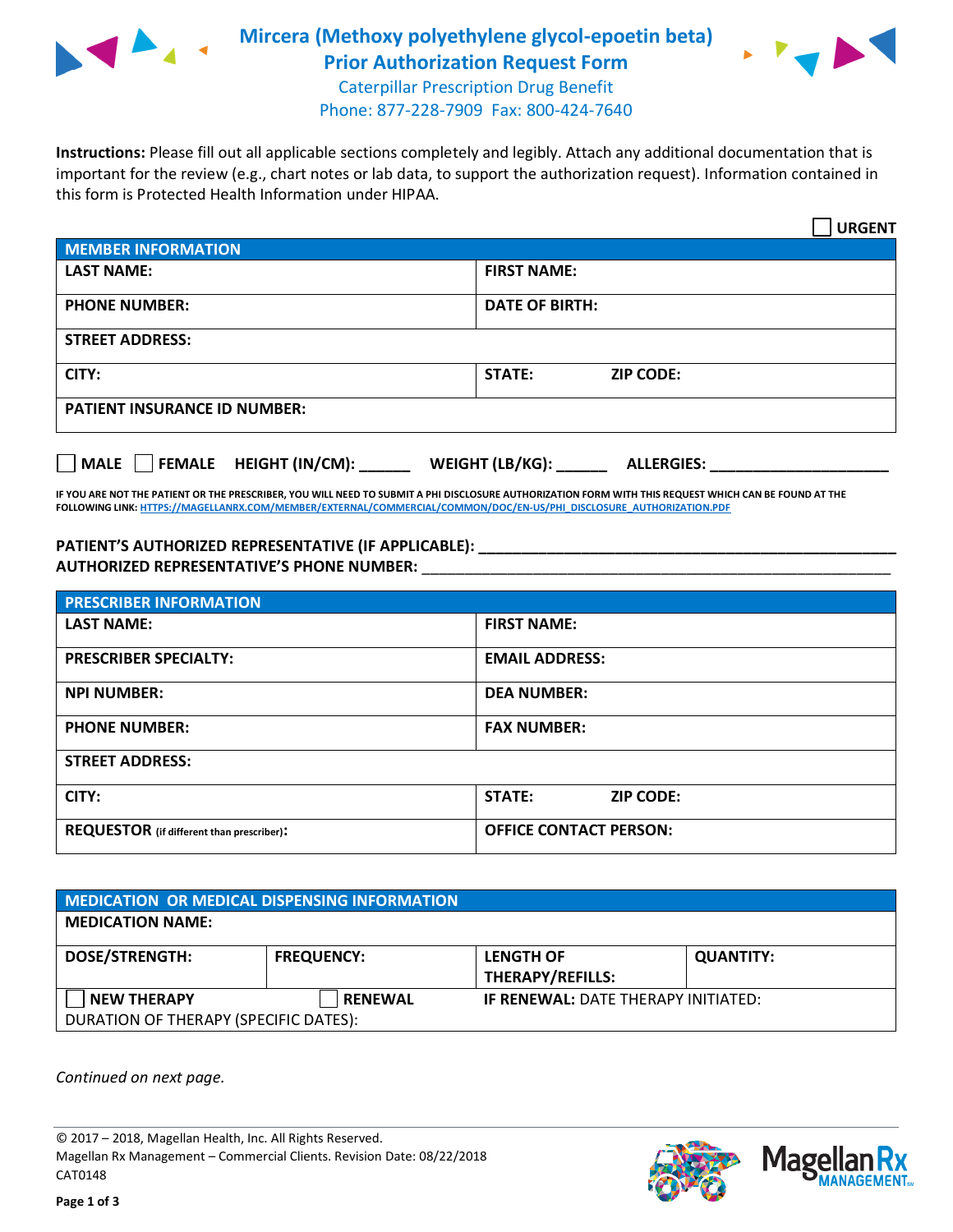

**Mircera (Methoxy polyethylene glycol-epoetin beta) Prior Authorization Request Form**



Caterpillar Prescription Drug Benefit Phone: 877-228-7909 Fax: 800-424-7640

| <b>MEMBER'S LAST NAME:</b>                                                                                                                                                                                                                                                                                                                                                                                                                                                                                              | <b>MEMBER'S FIRST NAME:</b>                                                                     |                                                       |  |  |
|-------------------------------------------------------------------------------------------------------------------------------------------------------------------------------------------------------------------------------------------------------------------------------------------------------------------------------------------------------------------------------------------------------------------------------------------------------------------------------------------------------------------------|-------------------------------------------------------------------------------------------------|-------------------------------------------------------|--|--|
|                                                                                                                                                                                                                                                                                                                                                                                                                                                                                                                         | 1. HAS THE PATIENT TRIED ANY OTHER MEDICATIONS FOR THIS CONDITION?                              | <b>NO</b><br>YES (if yes, complete below)             |  |  |
| <b>MEDICATION/THERAPY (SPECIFY</b><br>DRUG NAME AND DOSAGE):                                                                                                                                                                                                                                                                                                                                                                                                                                                            | <b>DURATION OF THERAPY (SPECIFY</b><br>DATES):                                                  | <b>RESPONSE/REASON FOR</b><br><b>FAILURE/ALLERGY:</b> |  |  |
| <b>2. LIST DIAGNOSES:</b>                                                                                                                                                                                                                                                                                                                                                                                                                                                                                               |                                                                                                 | <b>ICD-10:</b>                                        |  |  |
| □ Anemia secondary to chronic kidney disease                                                                                                                                                                                                                                                                                                                                                                                                                                                                            |                                                                                                 |                                                       |  |  |
| □ Other diagnosis:<br>$ICD-10$                                                                                                                                                                                                                                                                                                                                                                                                                                                                                          |                                                                                                 |                                                       |  |  |
|                                                                                                                                                                                                                                                                                                                                                                                                                                                                                                                         | 3. REQUIRED CLINICAL INFORMATION: PLEASE PROVIDE ALL RELEVANT CLINICAL INFORMATION TO SUPPORT A |                                                       |  |  |
| PRIOR AUTHORIZATION.                                                                                                                                                                                                                                                                                                                                                                                                                                                                                                    |                                                                                                 |                                                       |  |  |
| <b>Clinical Information:</b>                                                                                                                                                                                                                                                                                                                                                                                                                                                                                            |                                                                                                 |                                                       |  |  |
| Is the patient receiving dialysis? $\Box$ Yes $\Box$ No                                                                                                                                                                                                                                                                                                                                                                                                                                                                 |                                                                                                 |                                                       |  |  |
| Does the patient have a hematocrit level < 33 percent and/or a hemoglobin level < 11 g/dL?* $\Box$ Yes $\Box$ No<br>*Please provide documentation.                                                                                                                                                                                                                                                                                                                                                                      |                                                                                                 |                                                       |  |  |
| Does the patient have a hematocrit level < 30 percent and/or a hemoglobin level < 10 g/dL?* $\Box$ Yes $\Box$ No<br>*Please provide documentation.                                                                                                                                                                                                                                                                                                                                                                      |                                                                                                 |                                                       |  |  |
| Were the provided lab values which demonstrate a low hematocrit and/or hemoglobin level administered within<br>30 days of this request? $\square$ Yes $\square$ No                                                                                                                                                                                                                                                                                                                                                      |                                                                                                 |                                                       |  |  |
| Are there any other comments, diagnoses, symptoms, medications tried or failed, and/or any other information the<br>physician feels is important to this review?                                                                                                                                                                                                                                                                                                                                                        |                                                                                                 |                                                       |  |  |
|                                                                                                                                                                                                                                                                                                                                                                                                                                                                                                                         |                                                                                                 |                                                       |  |  |
| Please note: Not all drugs/diagnosis are covered on all plans. This request may be denied unless all required<br>information is received.                                                                                                                                                                                                                                                                                                                                                                               |                                                                                                 |                                                       |  |  |
| ATTESTATION: I attest the information provided is true and accurate to the best of my knowledge. I understand that                                                                                                                                                                                                                                                                                                                                                                                                      |                                                                                                 |                                                       |  |  |
| the Health Plan, insurer, Medical Group or its designees may perform a routine audit and request the medical<br>information necessary to verify the accuracy of the information reported on this form.                                                                                                                                                                                                                                                                                                                  |                                                                                                 |                                                       |  |  |
| Prescriber Signature or Electronic I.D. Verification:                                                                                                                                                                                                                                                                                                                                                                                                                                                                   |                                                                                                 | Date:                                                 |  |  |
| CONFIDENTIALITY NOTICE: The documents accompanying this transmission contain confidential health information that is legally privileged. If<br>you are not the intended recipient, you are hereby notified that any disclosure, copying, distribution, or action taken in reliance on the contents<br>of these documents is strictly prohibited. If you have received this information in error, please notify the sender immediately (via return FAX)<br>and arrange for the return or destruction of these documents. |                                                                                                 |                                                       |  |  |
| <b>FAX THIS FORM TO: 800-424-7640</b>                                                                                                                                                                                                                                                                                                                                                                                                                                                                                   |                                                                                                 |                                                       |  |  |
| MAIL REQUESTS TO: Magellan Rx Management Prior Authorization Program; c/o Magellan Health, Inc.                                                                                                                                                                                                                                                                                                                                                                                                                         |                                                                                                 |                                                       |  |  |
| 4801 E. Washington Street, Phoenix, AZ 85034<br>Phone: 877-228-7909                                                                                                                                                                                                                                                                                                                                                                                                                                                     |                                                                                                 |                                                       |  |  |

© 2017 – 2018, Magellan Health, Inc. All Rights Reserved. Magellan Rx Management – Commercial Clients. Revision Date: 08/22/2018 CAT0148